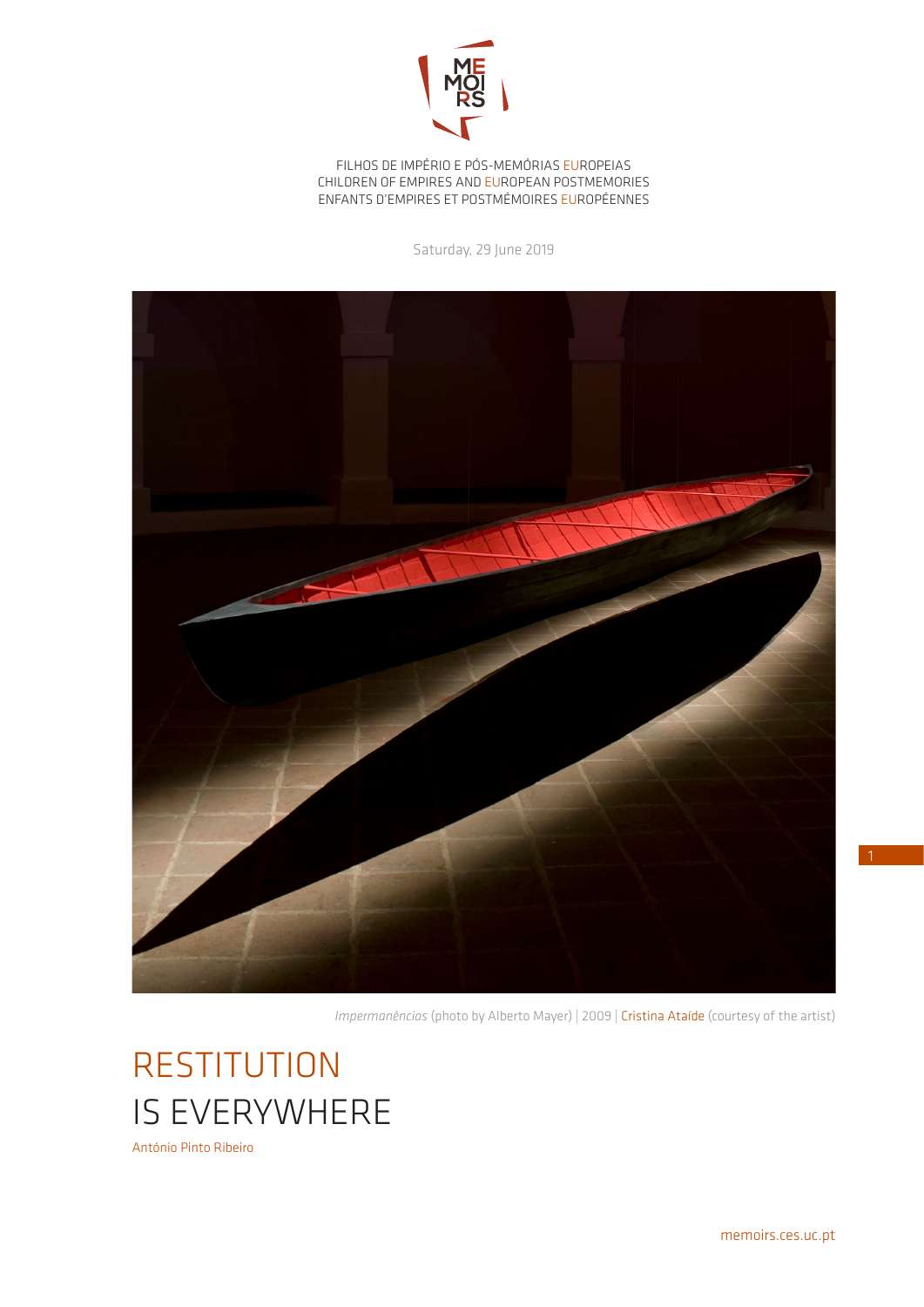

Some time ago a friend sent me a message: "this thing about the restitution of works of art suddenly seems to be everywhere. Or am I the only one who hadn't noticed before? ... it's even in a detective novel I'm reading" (1). It is indeed everywhere, and not all of a sudden. Indeed, demands for the restitution of works appropriated both during and the end of formal colonialism began to emerge in the eighteenth century (2). However, the scale of the international debate and discussion of how to implement restitution have taken on fresh impetus recently, in particular after French President Emmanuel Macron announced in a speech in Ouagadougou that the French State intended to return works expropriated from former French colonies held in the museums and archives of France (3). After this speech a report was commissioned, authored by Felwine Sarr, a Senegalese professor of economics, and a French art historian Bénédicte Savoy. This report, *Restituer le Patrimoine Africain* lays out the possible stages of the restitution process and gives an overview of the problems involved and putative solutions (4).

Noting that this subject is now everywhere is to suggest that it has transcended the politico-museological sphere to become part of the public and media space. This is relatively positive, particularly if it is accompanied by actual interventions and insightful debate. Yet the process, which was never going to be straightforward, has become more complex, and acquired new problematics. Given the heterogeneity of the positions of the States involved, approaches to dealing with the problem have needed to become more sophisticated. It is no coincidence that Alain Godinou, the director of the Museums Programme of the Benin Heritage Promotion Agency, [has insisted on the need for an international convention for](https://www.justiceinfo.net/fr/les-debats-justiceinfo/grands-entretiens/40574-alain-godonou-il-faut-une-convention-internationale-pour-restituer-art-africain.html?fbclid=IwAR37v7-Jkanzj05b3MfQss4c7SmJ1B_w9JAYgRg1sUl5shh-2udaH-OZ3Bw)  [the restitution of African art](https://www.justiceinfo.net/fr/les-debats-justiceinfo/grands-entretiens/40574-alain-godonou-il-faut-une-convention-internationale-pour-restituer-art-africain.html?fbclid=IwAR37v7-Jkanzj05b3MfQss4c7SmJ1B_w9JAYgRg1sUl5shh-2udaH-OZ3Bw), such that all countries can establish frames of reference through which to manage the issue.

One of the consequences of the debate about restitution has been the re-opening of demands for the return of works not only between former colonial and colonized countries, but also in other contexts, such as the plundering undertaken during to past wars. For instance, Moscow has refused to return to Germany works taken in the final throes of the Second World War, and Greece have demanded the return of the part of the Parthenon held in the United Kingdom. However, these claims pale in comparison to the historical expropriation of African and Asian works. If the return of trophies of war would be a gesture that could lay to rest the historical humiliation of the defeated, the expropriation of African works was the expropriation of the memory itself of peoples, nations, and cultural identities.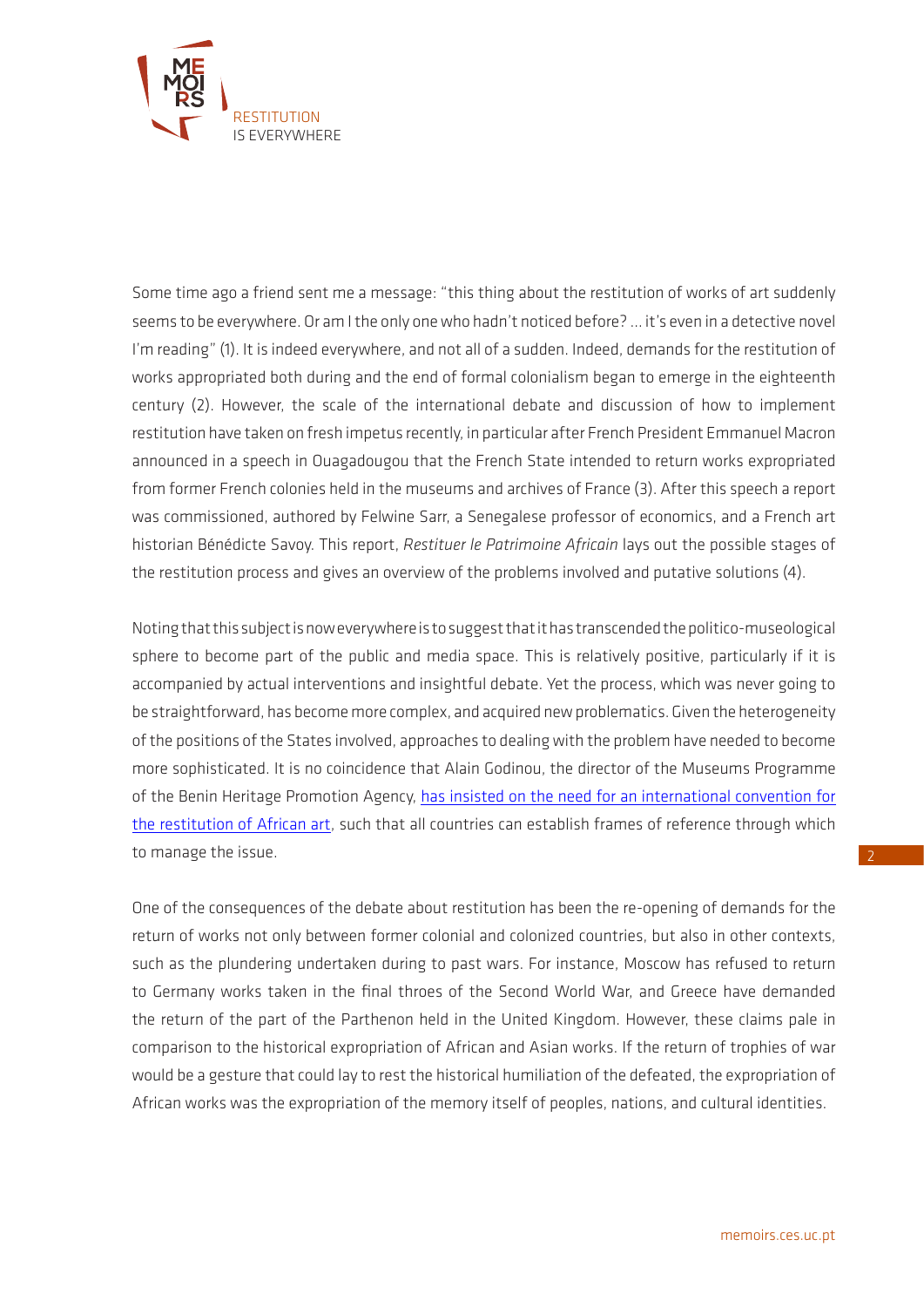

To decolonize is a verb, not a phase. The return of works to descendents of those who were plundered has followed more a political than an ethical timetable. But at least it has begun. France is scheduled to return 26 works of art to Benin this summer, though it may be delayed by the possibility of thermal damage to the works. The British Museum, which has organized dozens of debates on this issue, without reaching any consensus, has pledged to return some works to Ethiopia, including a set of braids of Emperor Tewodros II considered to be a national treasure and stolen in the invasion of Ethiopia in 1868. The Historical Museum of Germany is going to return a Portuguese flag from the period of the 'Discoveries' to Namibia, where it was erected by Diogo Cão in 1486.

As all claims for restitution make clear, they are not confined to works of art and culture, but include archives, human remains and fossils. The most recent request for restitution, granted by France, was for part of a dinossaur skeleton of the Anhanguera species that was found in the Chapada do Araripe in the Northeast of Brazil. This fossil was part of a set of 45 exported illegally to France.

Resistance to the return of works has been justified through reference to legislation about national patrimony and national treasures drafted in the 19<sup>th</sup> century by European politicians. It proceeded on the basis that what was found in the European colonies was, on principle, to be expropriated by the colonizing countries. Thus the *British Museum Act* of 1963 prohibits the institution from making the objects in its collection available except in special circumstances. Similarly, French law treats its museums' collections as inalienable. It is, therefore, through a combination of cunning and illegality that the restitution of works is stalled, and strange solutions proposed, such as when the British Museum lent Benin bronzes in its possession to a Museum in Nigeria. But as Ikhuehi Omonkhua, the chief curator of the National Museum of Benin put it, "the bronzes are more than art. Keeping them out of the country is akin to holding our ancestors hostage" (5).

Recently, the newspaper *El País* (6) published an infographic with a map of all the countries who have demanded the return of objects, and those who have the objects in their possession. The map includes claims from governments or organizations on all continents. Such maps bring into view the shocking scale of expropriation. Neverthless, no State has publically called for the emptying of European or North American museums. There are many reasons for this restraint, but two are particularly important, and display the ethics and justice of the claimants. One stems from a desire that a large part of humanity should be able to access these works of art, provided that they are put within their appropriate context,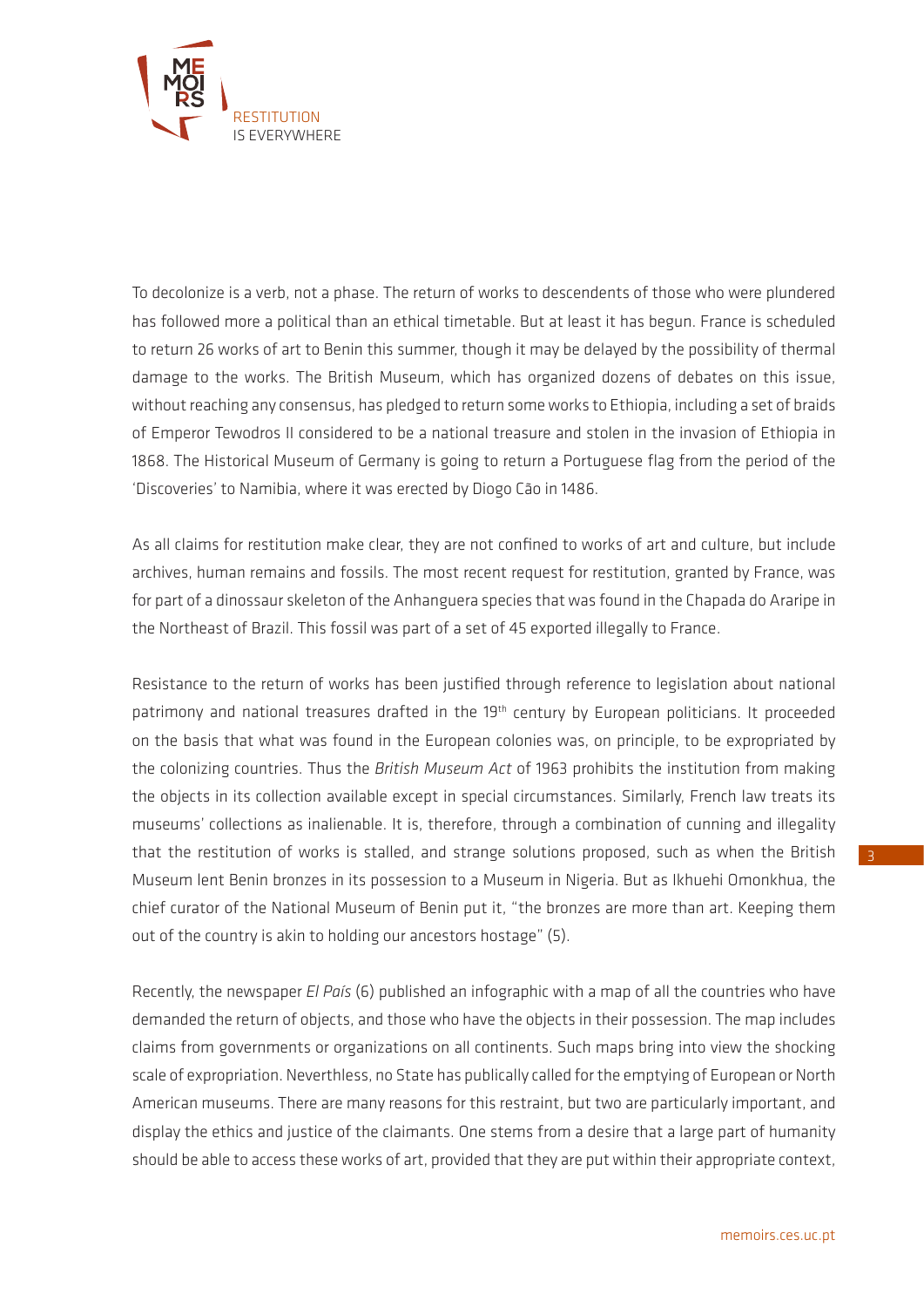

and understood within a decolonized narrative. The other draws on the idea that the diasporas of the plundered countries should have access to the works that were taken hostage. Any international convention should deal with circulation in all senses and of all heritages.

We must be conscious that the process of return will be long, lasting many years. This is not only because of the diversity of the positions of the States involved, but also because of the new complexities that starting this process has already raised. It has become imperative to consider the very idea of heritage again, both in the light of decolonization, and in relation to the new origin narratives of descendents of colonized peoples. This revision of the concept of heritage requires us to know the biography of the object to be returned, the context in which it was taken and its symbolic mutation; some objects' ritualistic functions can no longer be justified, or can even inspire fear. All of these actions run alongside the need to make an inventory of the absences of other objects or documents which could establish a renewed narrative. This whole process constitutes a slow but necessary set of decisions and actions in the search for some kind of reconciliation that still might be possible.

In a similar vein, there are those acts which suggest recognition of those errors and crimes that the process of restitution has itself named. For instance, in the Belgian parliament on the 4<sup>th</sup> of April 2019 and in the presence of representatives of Afro-descendent people, the Belgian Prime Minister Charles Michel issued an apology for racial segregation and the forced adoption of hundreds of children born in mixed marriages during the colonial period in Congo, Rwanda and Burundi. The process of restitution requires taking positions and taking actions in the present, with an eye for the future. There is no hiding that what is at issue is the way in which we move forward on both an individual and a collective basis. As Eliane Brum has said, "the dispute is over pasts" (7).